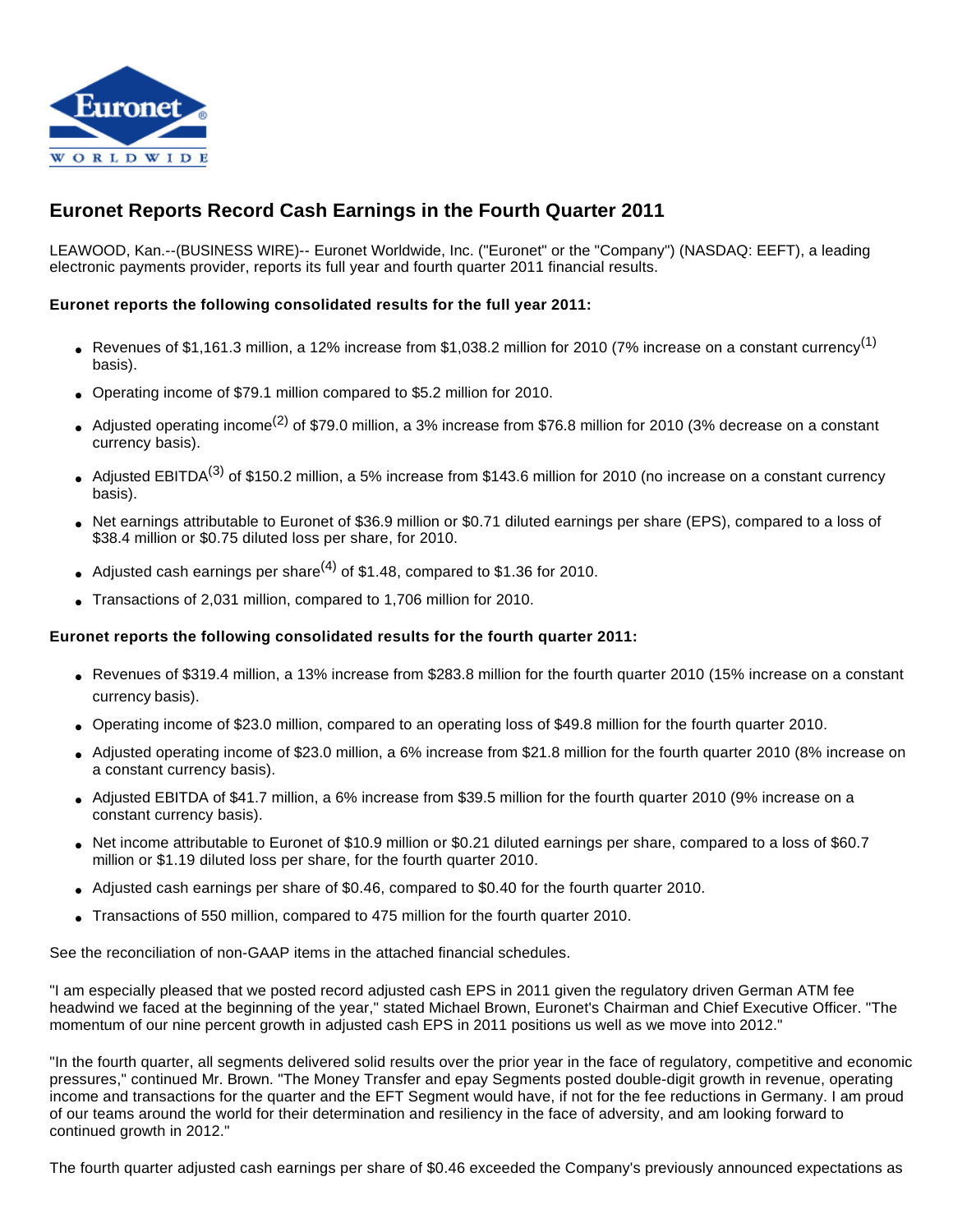a result of favorable tax benefits stemming largely from tax planning initiatives, foreign country tax return true ups and a shift in mix of income to lower tax countries. This increase was somewhat offset by unfavorable foreign exchange rates compared to the dollar.

## **Segment and Other Results**

**The EFT Processing Segment** reports the following results for the full year 2011:

- Revenues of \$199.3 million, a 2% increase from \$194.9 million for 2010 (1% increase on a constant currency basis).
- Operating income of \$33.2 million, a 13% decrease from \$38.1 million for 2010 (15% decrease on a constant currency basis).
- Adjusted operating income of \$32.9 million, a 14% decrease from \$38.1 million for 2010.
- Adjusted EBITDA of \$54.0 million, a 6% decrease from \$57.6 million for 2010 (8% decrease on a constant currency basis).
- Transactions of 943 million, compared to 794 million for 2010.
- $\bullet$  ATMs operated of 14,224 as of December 31, 2011, compared to 10,786 as of December 31, 2010.

**The EFT Processing Segment** reports the following results for the fourth quarter 2011:

- Revenues of \$54.3 million, a 7% increase from \$50.7 million for the fourth quarter 2010 (16% increase on a constant currency basis).
- Operating income of \$8.9 million, an 8% decrease from \$9.7 million for the fourth quarter 2010 (2% decrease on a constant currency basis).
- Adjusted EBITDA of \$14.6 million, a 2% decrease from \$14.9 million for the fourth quarter 2010 (5% increase on a constant currency basis).
- Transactions of 257 million, compared to 210 million for the fourth quarter 2010.

The EFT Processing Segment's full year and fourth quarter 2011 revenues, operating income and adjusted EBITDA reflect the benefit of value added services, ATM growth in Poland, Romania, India, China and Pakistan together with savings from operating efficiencies. These increases were offset by the previously announced ATM fee reductions in Germany and Poland. To illustrate the significance of the EFT Segment's accomplishments in overcoming these fee reductions, removing the net impact of the decline in ATM fees from the segment's 2011 results would have resulted in improved revenue, operating income and adjusted EBITDA of 11%, 23% and 18%, respectively, compared to the prior year.

Transaction growth of 19% for the full year and 22% for the fourth quarter was primarily attributable to ATM expansion in India, entry into Pakistan, and growth of the European cross-border acquiring business. Transaction growth outpaced revenue growth due to the shift in transaction mix to lower yielding transactions in India and the European cross-border acquiring business, combined with the impact of fee reductions in Germany.

**The epay Segment** reports the following results for the full year 2011:

- Revenues of \$677.1 million, a 13% increase from \$598.8 million for 2010 (7% increase on a constant currency basis).
- Operating income of \$56.8 million, compared to an operating loss of \$24.1 million for 2010.
- Adjusted operating income of \$57.0 million, a 20% increase from \$47.5 million for 2010 (14% increase on a constant currency basis).
- Adjusted EBITDA of \$75.5 million, an 18% increase from \$64.1 million for 2010 (12% increase on a constant currency basis).
- Transactions of 1,064 million, compared to 891 million for 2010.
- Point of sale ("POS") terminals of approximately 615,000 as of December 31, 2011, compared to approximately 563,000 as of December 31, 2010.
- Retailer locations of approximately 293,000 as of December 31, 2011, compared to approximately 276,000 as of December 31, 2010.

**The epay Segment** reports the following results for the fourth quarter 2011: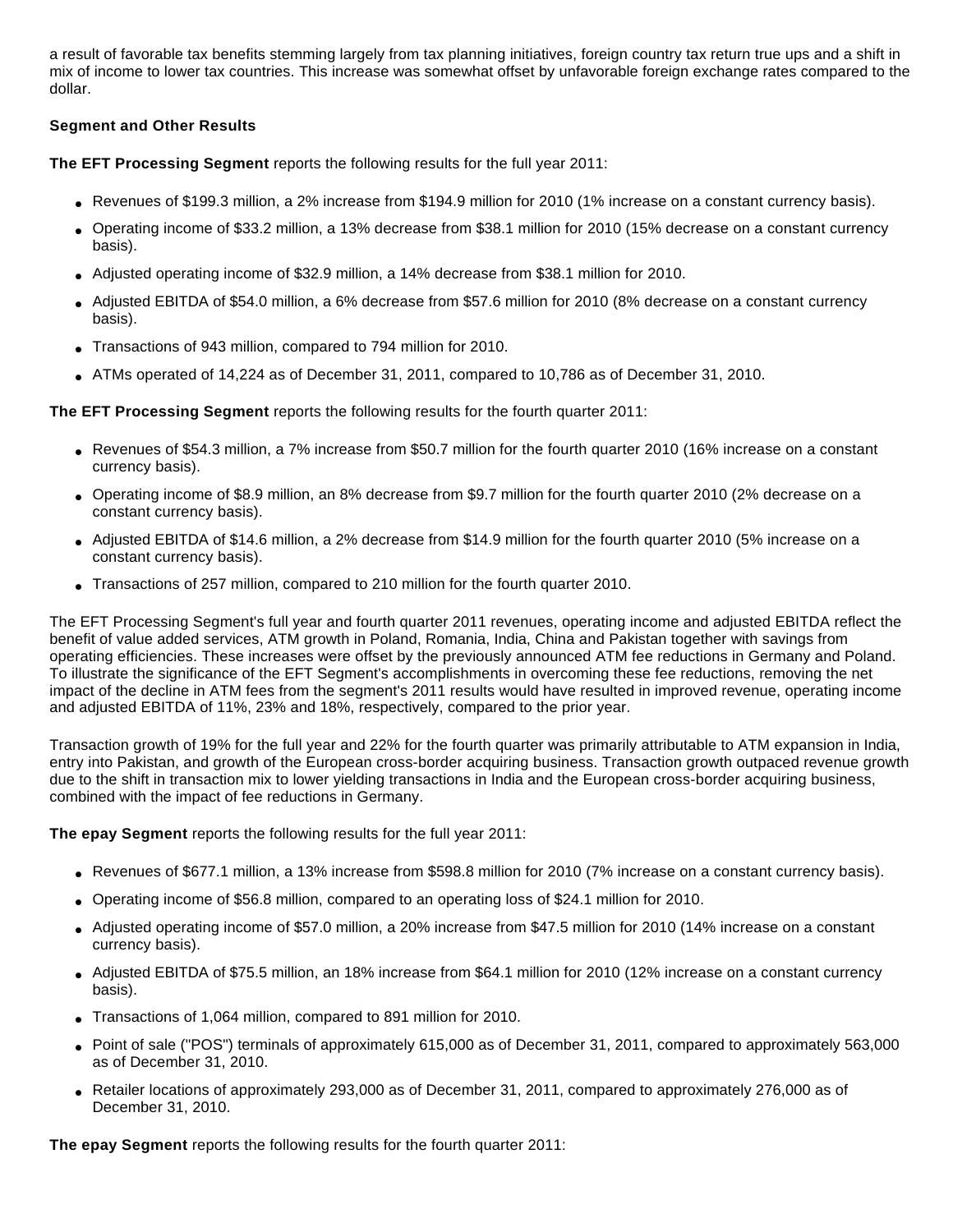- Revenues of \$191.2 million, a 14% increase from \$167.9 million for the fourth quarter 2010 (15% increase on a constant currency basis).
- Operating income of \$16.9 million, compared to an operating loss of \$57.7 million for the fourth quarter 2010.
- Adjusted operating income of \$16.9 million, a 22% increase from \$13.9 million for the fourth quarter 2010 (22% increase on a constant currency basis).
- Adjusted EBITDA of \$22.1 million, a 20% increase from \$18.4 million for the fourth quarter 2010 (21% increase on a constant currency basis).
- Transactions of 286 million, compared to 260 million for the fourth quarter 2010.

For the full year 2011, revenue, operating income and transaction growth in the epay segment was primarily due to the full year impact of epay Brazil acquired in September 2010, the September 2011 acquisition of cadooz, a leading voucher, rewards and incentive provider in Germany, and increased transaction volume from non-mobile content, primarily in Germany. These increases were partially offset by a decline in transactions stemming from competitive pressures and certain key retailers going direct with mobile operators in the Australian market. Transaction growth outpaced revenue due to a greater mix of loweryielding transactions in India and the Middle East.

Fourth quarter 2011 growth in revenue, operating income and transactions was also attributed to expansion of non-mobile content, particularly in Germany, and the cadooz acquisition in September 2011. These increases were tempered by volume declines in Australia as described above and in Brazil where a certain mobile operator is modifying its distribution strategy.

**The Money Transfer Segment** reports the following results for the full year 2011:

- Revenues of \$285.3 million, a 17% increase from \$244.7 million for 2010 (13% increase on a constant currency basis).
- Operating income of \$17.1 million, a 29% increase from \$13.3 million for 2010 (20% increase on a constant currency basis).
- Adjusted EBITDA of \$37.5 million, an 11% increase from \$33.8 million for 2010 (6% increase on a constant currency basis).
- Total transactions of 24.3 million, compared to 21.1 million for 2010.
- Network locations of approximately 146,000 as of December 31, 2011, compared to approximately 110,000 as of December 31, 2010.

**The Money Transfer Segment** reports the following results for the fourth quarter 2011:

- Revenues of \$74.0 million, a 13% increase from \$65.4 million for the fourth quarter 2010.
- Operating income of \$4.5 million, a 15% increase from \$3.9 million for the fourth quarter 2010.
- Adjusted EBITDA of \$9.4 million, a 2% increase from \$9.2 million for the fourth quarter 2010.
- Total transactions of 6.6 million, compared to 5.6 million for the fourth quarter 2010.

Foreign exchange rates did not have a material impact on the fourth quarter 2011 money transfer segment results.

Revenue, operating income and adjusted EBITDA for the Money Transfer Segment grew for both the fourth quarter and full year 2011, compared to the same periods in the prior year. The increase was driven by double-digit percentage growth in total transactions, reflecting the segment's continued focus on expanding origination and payout networks in new and existing markets. The segment also benefited from certain intangible assets being fully amortized, which was partially off-set by a weakening European economy and increased operating costs associated with store and agent expansion.

For the year, total money transfers grew 10% over 2010, including 6% from the U.S. and 16% from non-U.S. markets. Nonmoney transfer transactions, such as prepaid mobile top-up, check cashing and bill payment increased 43% over 2010. For the fourth quarter 2011, total money transfers grew 11% over the fourth quarter 2010, including 11% from the U.S. and 10% from non-U.S. markets. Non-money transfer transactions grew 84% over the fourth quarter 2010. Transfers from the U.S. to Mexico grew 1% for the full year and 10% for the fourth quarter 2011, compared to the same periods in the prior year, indicating the long anticipated recovery of this important corridor.

**Corporate and other** reported \$28.0 million of expense for 2011 compared to \$22.1 million for 2010. Fourth quarter 2011 operating expense was \$7.3 million compared to \$5.7 million for the fourth quarter 2010. The increase in year-over-year corporate expense is attributable to higher stock and cash-based incentive compensation expense and professional fees.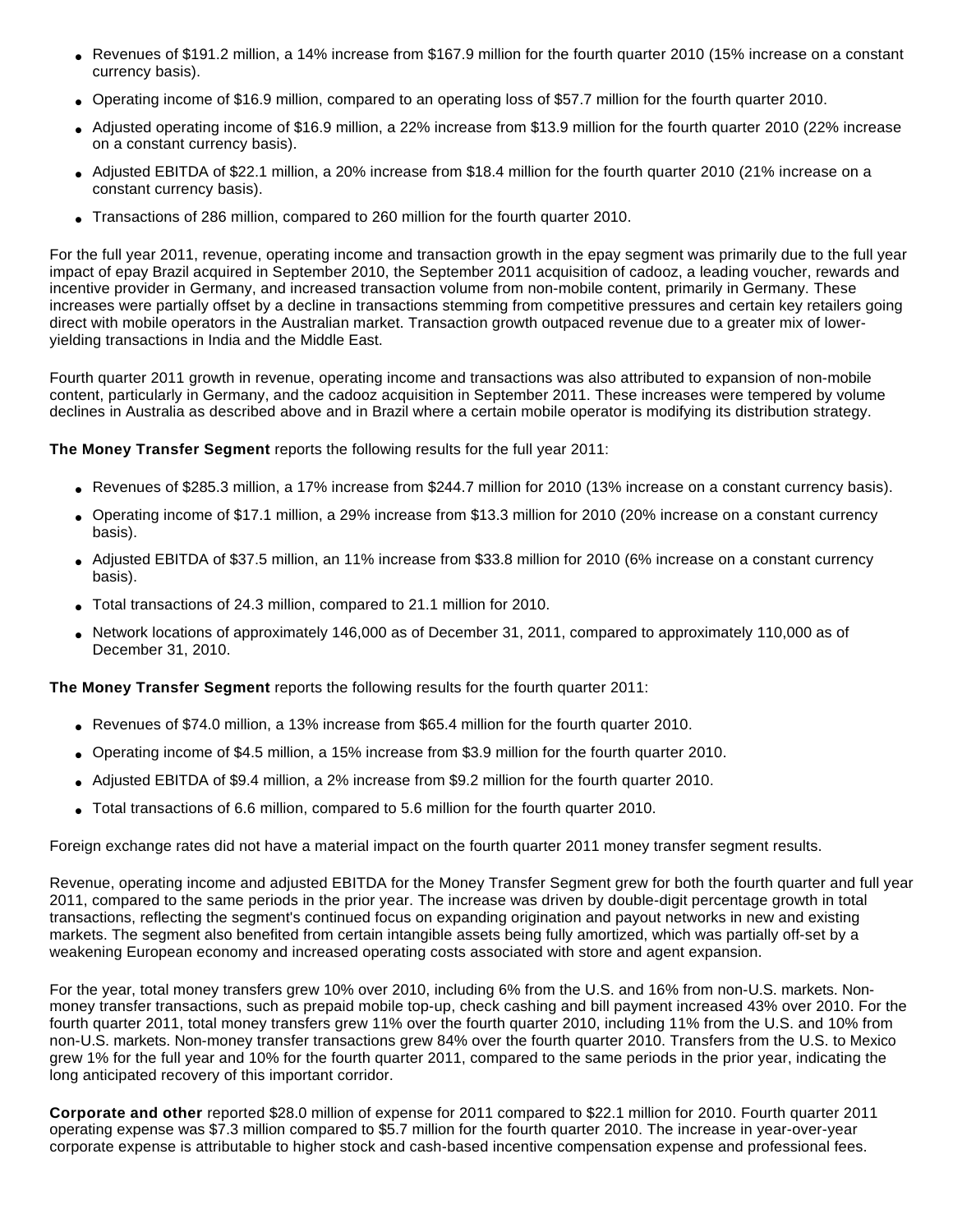#### **Balance Sheet and Financial Position**

The Company's unrestricted cash on hand was \$170.7 million as of December 31, 2011, compared to \$180.9 million as of September 30, 2011 and total indebtedness was \$338.8 million as of December 31, 2011, compared to \$322.5 million as of September 30, 2011. The decrease in cash of \$10.2 million from September 30, 2011 was primarily the net result of fourth quarter acquisitions in Poland and Romania, cash settlement of common stock and convertible bond repurchase commitments at the end of the third quarter offset by cash flows from operations. Total debt increased \$16.3 million, primarily to fund yearend Money Transfer Segment cash requirements and capital leases for additional ATMs, or replacement of obsolete ATMs, in Europe.

# **Other Items**

On January 23, 2012, the Company reported a criminal computer security breach of a portion of its European business in late 2011 that comprises less than 5% of the Company's transaction volume, revenue and operating income. The Company took immediate and aggressive measures to ensure the breach was contained and there have been no reports of losses incurred by card issuers since mid-December. The full year and fourth quarter 2011 results include approximately \$0.4 million in expenses associated with the Company's response. No claims or losses have been asserted against the Company to date. The Company maintains insurance to limit the financial exposure for response costs, losses by card issuers, fines or penalties from such incidents and does not expect the net financial impact of future costs to be material.

# **Guidance**

The Company currently expects adjusted cash earnings per share for the first quarter 2012 to be approximately \$0.33, assuming foreign currency rates remain stable through the end of the quarter.

# **Non-GAAP Measures**

In addition to the results presented in accordance with U.S. GAAP, the Company presents non-GAAP financial measures, such as constant currency, adjusted operating income, adjusted EBITDA and adjusted cash earnings per share financial measures. These measures should be used in addition to, and not a substitute for, net income, operating income and earnings per share computed in accordance with U.S. GAAP. We believe that these non-GAAP measures provide useful information to investors regarding the Company's performance and overall results of operations. These non-GAAP measures are also an integral part of the Company's internal reporting and performance assessment for executives and senior management. The non-GAAP measures used by the Company may not be comparable to similarly titled non-GAAP measures used by other companies. The attached schedules provide a full reconciliation of these non-GAAP financial measures to their most directly comparable U.S. GAAP financial measure.

(1) Constant currency measures are computed as if foreign currency exchange rates did not change from the prior period. This information is provided to illustrate the impact of changes in foreign currency exchange rates on the Company's results when compared to the prior period.

 $<sup>(2)</sup>$  Adjusted operating income is defined as operating income excluding goodwill impairment charges, changes in the value of</sup> acquisition contingent consideration and other non-operating or non-recurring items that are considered expenses under U.S. GAAP.

(3) Adjusted EBITDA is defined as net income excluding income tax expense, depreciation, amortization, share-based compensation expenses, goodwill impairment charges and other non-operating or non-recurring items that are considered expenses under U.S. GAAP.

<sup>(4)</sup> Adjusted cash earnings per share is defined as diluted U.S. GAAP earnings per share excluding the tax-effected impacts of: a) foreign exchange gains or losses, b) goodwill impairment charges, c) gains or losses from the early retirement of debt, d) share-based compensation, e) acquired intangible asset amortization, f) non-cash interest expense, g) non-cash income tax expense, and h) other non-operating or non-recurring items. Adjusted cash earnings per share includes shares potentially issuable in settlement of convertible bonds or other obligations, if the assumed issuances are dilutive to adjusted cash earnings per share. Adjusted cash earnings per share represents a performance measure and is not intended to represent a liquidity measure.

# **Conference Call and Slide Presentation**

Euronet Worldwide will host an analyst conference call on Tuesday, February 21, 2012, at 9:00 a.m. Eastern Time to discuss these results. To listen to the call via telephone, dial 877-303-6313 (USA) or +1-631-813-4734 (non-USA). The conference call will also be available via webcast at [www.euronetworldwide.com](http://cts.businesswire.com/ct/CT?id=smartlink&url=http%3A%2F%2Fwww.euronetworldwide.com&esheet=50175113&lan=en-US&anchor=www.euronetworldwide.com&index=1&md5=944d89b4b54a137d83f4a062351f20fd) or [http://ir.euronetworldwide.com.](http://cts.businesswire.com/ct/CT?id=smartlink&url=http%3A%2F%2Fir.euronetworldwide.com&esheet=50175113&lan=en-US&anchor=http%3A%2F%2Fir.euronetworldwide.com&index=2&md5=444baec6933262daf5237377c3b954bf) Participants should go to the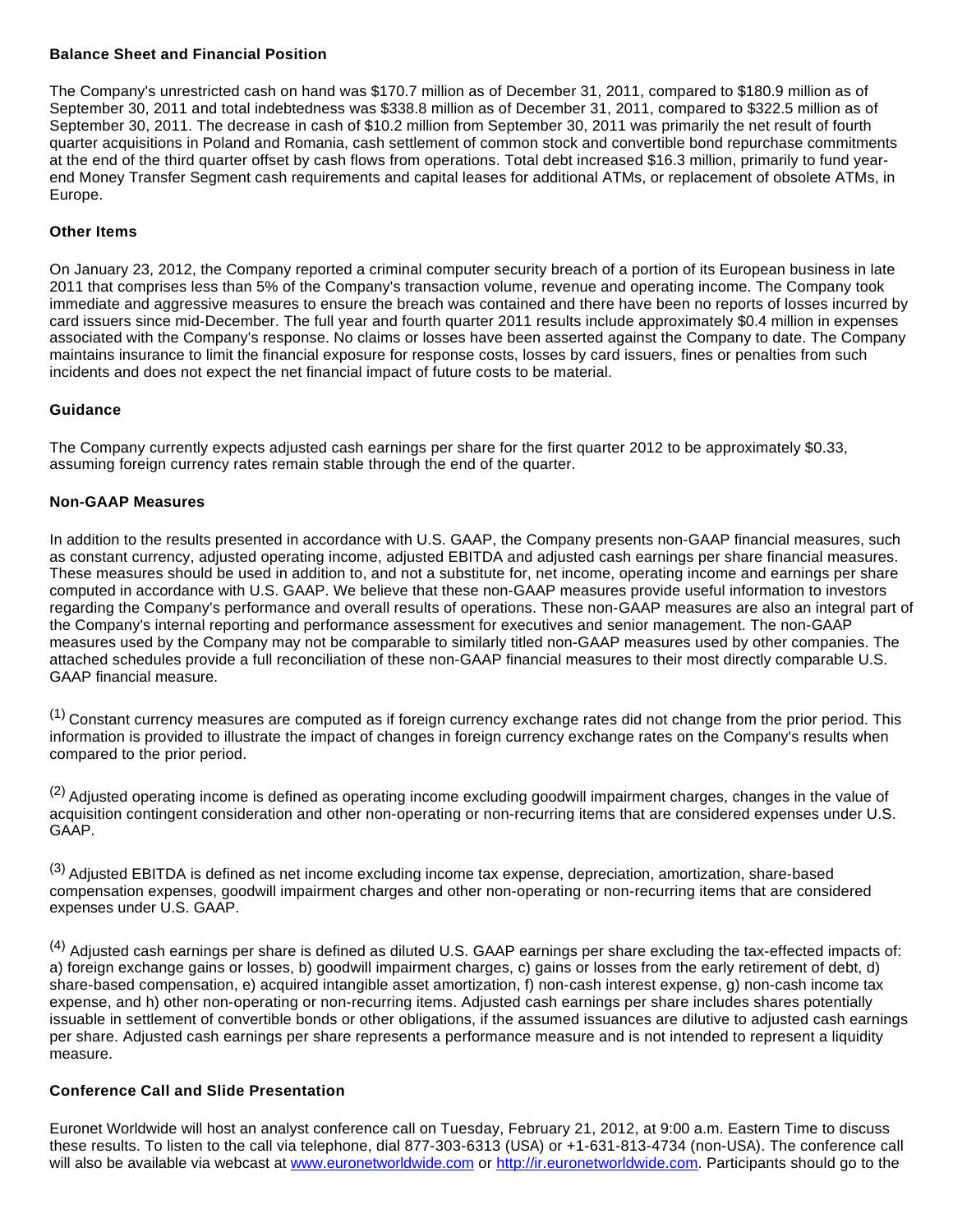website at least 5 minutes prior to the scheduled start time of the event to register. A slideshow will be included in the webcast.

A webcast replay will be available beginning approximately one hour after the event at [www.euronetworldwide.com](http://cts.businesswire.com/ct/CT?id=smartlink&url=http%3A%2F%2Fwww.euronetworldwide.com&esheet=50175113&lan=en-US&anchor=www.euronetworldwide.com&index=3&md5=769f8d2a6bc61b2e6b9c2ce6edd05355) or [http://ir.euronetworldwide.com](http://cts.businesswire.com/ct/CT?id=smartlink&url=http%3A%2F%2Fir.euronetworldwide.com&esheet=50175113&lan=en-US&anchor=http%3A%2F%2Fir.euronetworldwide.com&index=4&md5=0ba9ea0827d82d360d596c9192886842). An audio replay of the event will also be available by dialing 855-859-2056 (USA) or +1-404-537- 3406 (non-USA). The replay passcode is 48605420. The call and webcast replays will be available for one month and one year, respectively.

#### **About Euronet Worldwide, Inc.**

Euronet Worldwide is an industry leader in processing secure electronic financial transactions. The Company offers payment and transaction processing solutions to financial institutions, retailers, service providers and individual consumers. These services include comprehensive ATM, POS and card outsourcing services, card issuing and merchant acquiring services, software solutions, consumer money transfer and bill payment services, and electronic distribution for prepaid mobile phone time and other prepaid products.

Euronet's global payment network is extensive - including 14,224 ATMs, approximately 57,000 EFT POS terminals and a growing portfolio of outsourced debit and credit card services which are under management in 32 countries; card software solutions; a prepaid processing network of approximately 615,000 POS terminals at approximately 293,000 retailer locations in 29 countries; and a consumer-to-consumer money transfer network of approximately 146,000 locations serving 136 countries. With corporate headquarters in Leawood, Kansas, USA, and 47 worldwide offices, Euronet serves clients in approximately 150 countries. For more information, please visit the Company's website at [www.euronetworldwide.com](http://cts.businesswire.com/ct/CT?id=smartlink&url=http%3A%2F%2Fwww.euronetworldwide.com&esheet=50175113&lan=en-US&anchor=www.euronetworldwide.com&index=5&md5=dfbc091c7f2f1715ff4ede54811d5769).

Statements contained in this news release that concern Euronet's or its management's intentions, expectations, or predictions of future performance, are forward-looking statements. Euronet's actual results may vary materially from those anticipated in such forward-looking statements as a result of a number of factors, including: conditions in world financial markets and general economic conditions; technological developments affecting the market for the Company's products and services; foreign currency exchange fluctuations; the effects of any potential future computer security breaches; the Company's ability to renew existing contracts at profitable rates; changes in fees payable for transactions performed for cards bearing international logos or over switching networks such as card transactions on ATMs; and changes in laws and regulations affecting the Company's business, including immigration laws. These risks and other risks are described in the Company's filings with the Securities and Exchange Commission, including our Annual Report on Form 10-K, Quarterly Reports on Form 10-Q and Current Reports on Form 8-K. Copies of these filings may be obtained via the SEC's Edgar website or by contacting the Company or the SEC. Euronet does not intend to update these forward-looking statements and undertakes no duty to any person to provide any such update under any circumstances. The Company regularly posts important information to the investor relations section of its website.

Statements contained in this release that relate to the future resolution of matters relating to the late 2011 security breach are also forward-looking statements. The actual financial consequences to Euronet of that breach may vary materially from those anticipated in such forward-looking statements as a result of a number of factors, including the following: the amount actual losses or liabilities that will be asserted by card associations are currently unknown and may be larger than currently anticipated; other costs, penalties and fines incurred by the Company may be greater than currently anticipated; the Company's insurance coverage may be insufficient to cover all costs, losses and liabilities; and the Company may suffer harm to its reputation and existing and prospective customer relationships as a result of the security breach.

# **EURONET WORLDWIDE, INC. Consolidated Statements of Operations (unaudited - in millions, except share and per share data)**

|                                     |           | <b>Twelve Months Ended</b><br>December 31. |             |             |  |
|-------------------------------------|-----------|--------------------------------------------|-------------|-------------|--|
|                                     | 2011      | 2010                                       | 2011        |             |  |
| Revenues                            | \$1,161.3 | \$<br>1,038.2                              | \$<br>319.4 | \$<br>283.8 |  |
| Operating expenses:                 |           |                                            |             |             |  |
| Direct operating costs              | 740.7     | 675.5                                      | 203.9       | 181.4       |  |
| Salaries and benefits               | 168.6     | 136.3                                      | 44.4        | 37.7        |  |
| Selling, general and administrative | 112.5     | 92.8                                       | 32.2        | 28.5        |  |
| Impairment of goodwill              |           | 70.9                                       |             | 70.9        |  |
| Depreciation and amortization       | 60.4      | 57.5                                       | 15.9        | 15.1        |  |
| Total operating expenses            | 1.082.2   | 1,033.0                                    | 296.4       | 333.6       |  |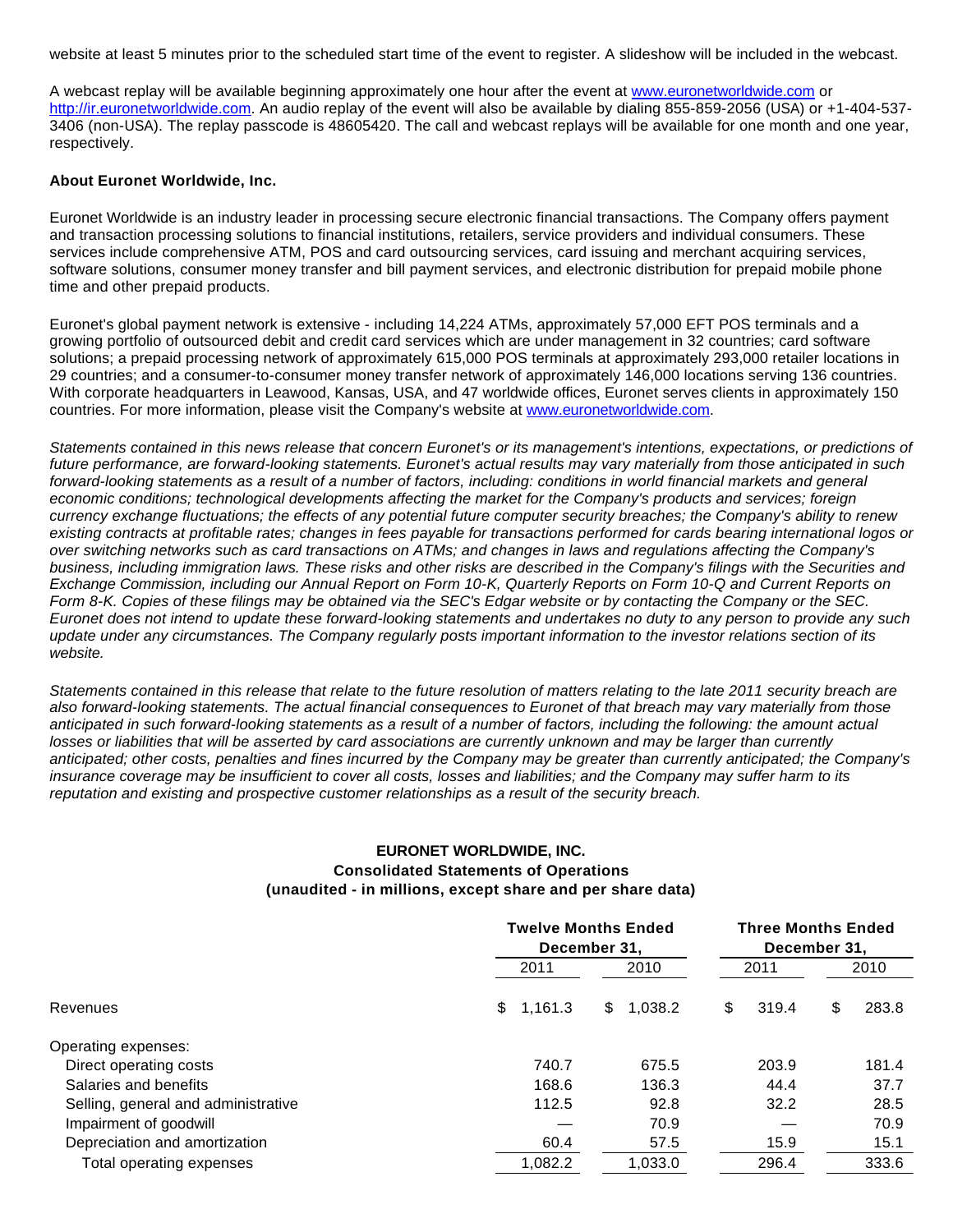| Operating income (loss)                                                                                                  | 79.1       | 5.2          | 23.0       | (49.8)       |
|--------------------------------------------------------------------------------------------------------------------------|------------|--------------|------------|--------------|
| Other income (expense):                                                                                                  |            |              |            |              |
| Interest income                                                                                                          | 5.7        | 3.3          | 1.4        | 1.3          |
| Interest expense                                                                                                         | (21.5)     | (20.5)       | (5.8)      | (5.4)        |
| Income from unconsolidated affiliates                                                                                    | 1.9        | 1.4          | 0.4        | 0.4          |
| Gain on settlement                                                                                                       | 1.0        | 3.1          |            |              |
| Loss on early retirement of debt                                                                                         | (1.9)      |              |            |              |
| Foreign exchange loss, net                                                                                               | (1.6)      | (7.6)        | (2.7)      | (2.2)        |
| Total other expense, net                                                                                                 | (16.4)     | (20.3)       | (6.7)      | (5.9)        |
| Income (loss) before income taxes                                                                                        | 62.7       | (15.1)       | 16.3       | (55.7)       |
| Income tax expense                                                                                                       | (24.7)     | (22.9)       | (5.3)      | (5.7)        |
| Net income (loss)                                                                                                        | 38.0       | (38.0)       | 11.0       | (61.4)       |
| Net income attributable to noncontrolling interests                                                                      | (1.1)      | (0.4)        | (0.1)      | 0.7          |
| Net income (loss) attributable to Euronet Worldwide,<br>Inc.                                                             | 36.9<br>\$ | \$<br>(38.4) | \$<br>10.9 | (60.7)<br>\$ |
| Earnings (loss) per share attributable to Euronet<br>Worldwide, Inc. stockholders - diluted<br>Earnings (loss) per share | 0.71<br>S  | \$<br>(0.75) | 0.21<br>\$ | \$<br>(1.19) |
|                                                                                                                          |            |              |            |              |
| Diluted weighted average shares outstanding                                                                              | 51,729,513 | 50,857,182   | 51,185,879 | 50,840,554   |

# **EURONET WORLDWIDE, INC. Condensed Consolidated Balance Sheets (in millions)**

|                                                       | As of<br>December 31,<br>2011<br>(unaudited) | As of<br>December 31,<br>2010 |
|-------------------------------------------------------|----------------------------------------------|-------------------------------|
| <b>ASSETS</b>                                         |                                              |                               |
| Current assets:                                       |                                              |                               |
| Cash and cash equivalents                             | \$<br>170.7                                  | \$<br>187.2                   |
| Restricted cash                                       | 73.3                                         | 108.7                         |
| Inventory - PINs and other                            | 98.8                                         | 97.2                          |
| Trade accounts receivable, net                        | 349.5                                        | 288.8                         |
| Other current assets, net                             | 61.7                                         | 46.1                          |
| Total current assets                                  | 754.0                                        | 728.0                         |
| Property and equipment, net                           | 102.9                                        | 91.5                          |
| Goodwill and acquired intangible assets, net          | 588.5                                        | 541.5                         |
| Other assets, net                                     | 60.9                                         | 48.4                          |
| Total assets                                          | 1,506.3                                      | 1,409.4                       |
| LIABILITIES AND EQUITY<br><b>Current liabilities:</b> |                                              |                               |
| Accounts payable and other current liabilities        | \$<br>601.6                                  | \$<br>566.5                   |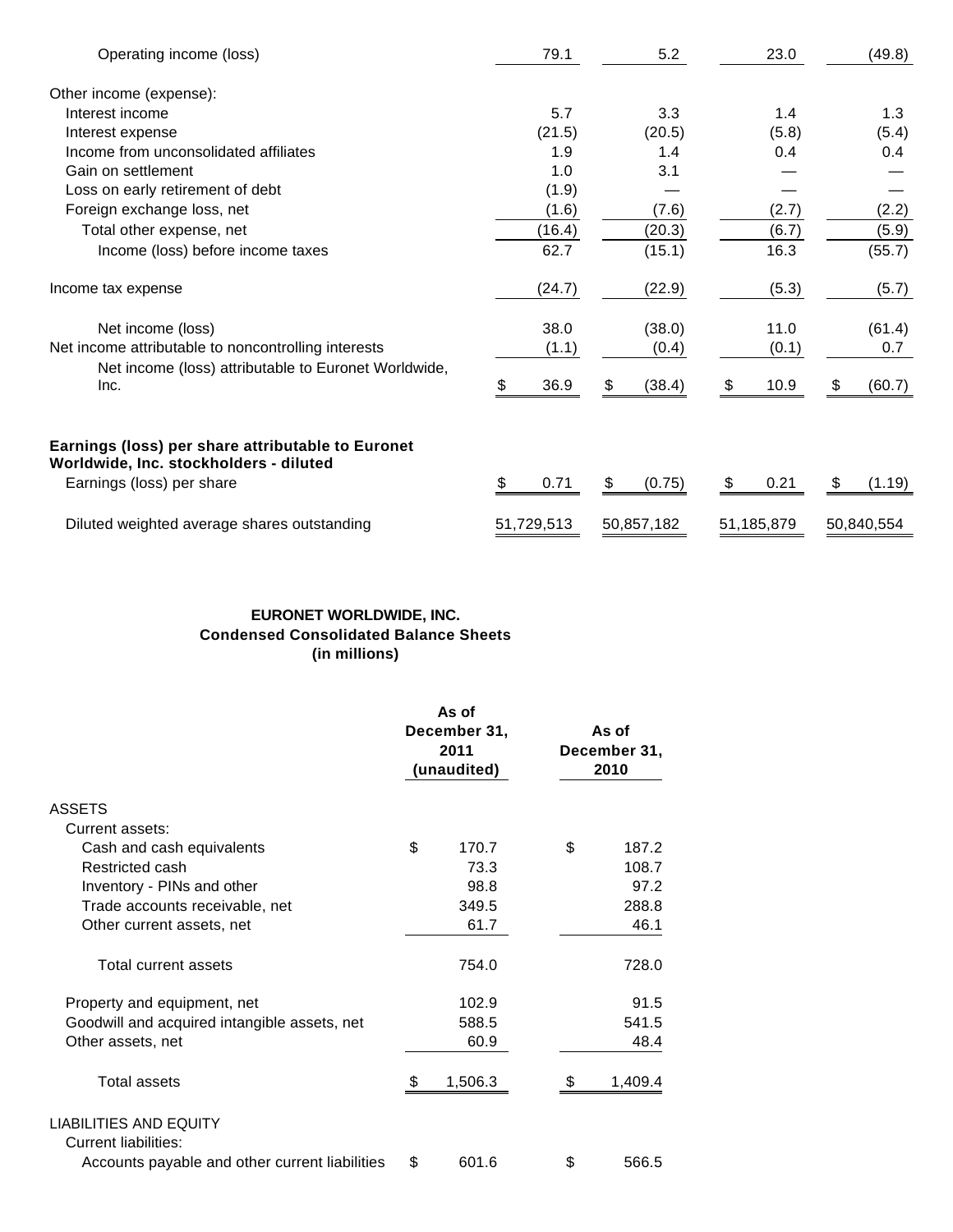| Short-term debt obligations                       | 172.9   | 4.9     |
|---------------------------------------------------|---------|---------|
| Total current liabilities                         | 774.5   | 571.4   |
| Debt obligations, net of current portion          | 161.7   | 286.1   |
| Capital lease obligations, net of current portion | 4.2     | 2.4     |
| Deferred income taxes                             | 26.0    | 22.0    |
| Other long-term liabilities                       | 13.2    | 8.6     |
| <b>Total liabilities</b>                          | 979.6   | 890.5   |
| Equity                                            | 526.7   | 518.9   |
| Total liabilities and equity                      | 1,506.3 | 1,409.4 |

# **EURONET WORLDWIDE, INC.**

# **Reconciliation of Net Income (Loss) to Adjusted EBITDA and Adjusted Operating Income (Loss) (unaudited - in millions)**

|                                                                                                                             | Twelve months ended December 31, 2011   |       |        |                          |      |    |                              |    |                     |
|-----------------------------------------------------------------------------------------------------------------------------|-----------------------------------------|-------|--------|--------------------------|------|----|------------------------------|----|---------------------|
|                                                                                                                             | <b>EFT</b><br><b>Processing</b><br>epay |       |        | <b>Money</b><br>Transfer |      |    | Corporate<br><b>Services</b> |    | <b>Consolidated</b> |
| Net income                                                                                                                  |                                         |       |        |                          |      |    |                              | \$ | 38.0                |
| Add: Income tax expense<br>Add: Total other expense, net                                                                    |                                         |       |        |                          |      |    |                              |    | 24.7<br>16.4        |
| Operating income (loss)                                                                                                     | \$                                      | 33.2  | \$56.8 | $\mathbb{S}$             | 17.1 | \$ | (28.0)                       |    | 79.1                |
| Adjust: Change in the value of acquisition contingent<br>consideration                                                      |                                         | (0.3) | 0.2    |                          |      |    |                              |    | (0.1)               |
| Adjusted operating income (loss) (1)                                                                                        |                                         | 32.9  | 57.0   |                          | 17.1 |    | (28.0)                       |    | 79.0                |
| Add: Depreciation and amortization<br>Add: Share-based compensation                                                         |                                         | 21.1  | 18.5   |                          | 20.4 |    | 0.4<br>10.8                  |    | 60.4<br>10.8        |
| Earnings (loss) before interest, taxes, depreciation,<br>amortization and share-based compensation (Adjusted<br>EBITDA) (1) |                                         | 54.0  | \$75.5 | \$37.5                   |      | \$ | (16.8)                       | \$ | 150.2               |

# **Twelve months ended December 30, 2010**

|                                                          | <b>EFT</b><br>Processing | epay     | <b>Money</b><br><b>Transfer</b> | Corporate<br><b>Services</b> | <b>Consolidated</b> |
|----------------------------------------------------------|--------------------------|----------|---------------------------------|------------------------------|---------------------|
| Net loss                                                 |                          |          |                                 |                              | \$<br>(38.0)        |
| Add: Income tax expense<br>Add: Total other expense, net |                          |          |                                 |                              | 22.9<br>20.3        |
| Operating income (loss)                                  | S<br>38.1                | \$(24.1) | \$<br>13.3                      | \$.<br>(22.1)                | 5.2                 |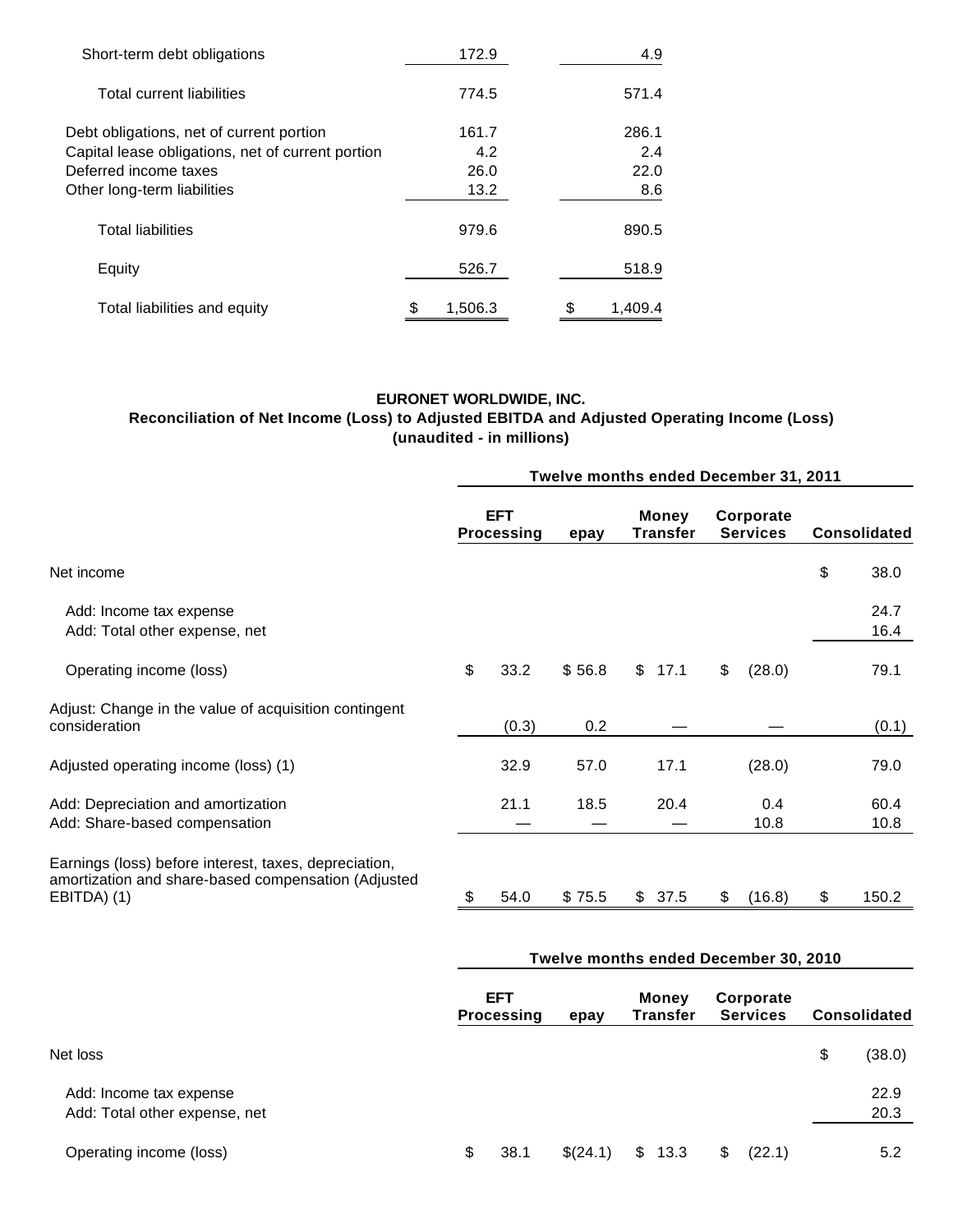| Add: Impairment charges<br>Add: Change in the value of acquisition contingent                                               |    |      | 70.9   |             |             | 70.9  |
|-----------------------------------------------------------------------------------------------------------------------------|----|------|--------|-------------|-------------|-------|
| consideration                                                                                                               |    |      | 0.7    |             |             | 0.7   |
| Adjusted operating income (loss) (1)                                                                                        |    | 38.1 | 47.5   | 13.3        | (22.1)      | 76.8  |
| Add: Depreciation and amortization                                                                                          |    | 19.5 | 16.6   | 20.5        | 0.9         | 57.5  |
| Add: Share-based compensation                                                                                               |    |      |        |             | 9.3         | 9.3   |
| Earnings (loss) before interest, taxes, depreciation,<br>amortization and share-based compensation (Adjusted<br>EBITDA) (1) | S. | 57.6 | \$64.1 | \$.<br>33.8 | S<br>(11.9) | 143.6 |

(1) Adjusted EBITDA and adjusted operating income are non-GAAP measures that should be considered in addition to, and not a substitute for, net income and operating income computed in accordance with U.S. GAAP.

# **EURONET WORLDWIDE, INC. Reconciliation of Net Income (Loss) to Adjusted EBITDA and Adjusted Operating Income (Loss) (unaudited - in millions)**

|                                                                                                                             | Three months ended December 31, 2011 |                                 |        |               |                   |    |                              |    |                     |  |  |
|-----------------------------------------------------------------------------------------------------------------------------|--------------------------------------|---------------------------------|--------|---------------|-------------------|----|------------------------------|----|---------------------|--|--|
|                                                                                                                             |                                      | <b>EFT</b><br><b>Processing</b> | epay   |               | Money<br>Transfer |    | Corporate<br><b>Services</b> |    | <b>Consolidated</b> |  |  |
| Net income                                                                                                                  |                                      |                                 |        |               |                   |    |                              | \$ | 11.0                |  |  |
| Add: Income tax expense<br>Add: Total other expense, net                                                                    |                                      |                                 |        |               |                   |    |                              |    | 5.3<br>6.7          |  |  |
| Operating income (loss)                                                                                                     | \$                                   | 8.9                             | \$16.9 | $\mathsf{\$}$ | 4.5               | \$ | (7.3)                        |    | 23.0                |  |  |
| Add: Depreciation and amortization                                                                                          |                                      | 5.7                             | 5.2    |               | 4.9               |    | 0.1                          |    | 15.9                |  |  |
| Add: Share-based compensation                                                                                               |                                      |                                 |        |               |                   |    | 2.8                          |    | 2.8                 |  |  |
| Earnings (loss) before interest, taxes, depreciation,<br>amortization and share-based compensation (Adjusted<br>EBITDA) (1) | \$                                   | 14.6                            | \$22.1 | \$            | 9.4               | \$ | (4.4)                        | \$ | 41.7                |  |  |

|                                                                     | Three months ended December 30, 2010 |                                 |          |               |                          |    |                              |    |                     |  |
|---------------------------------------------------------------------|--------------------------------------|---------------------------------|----------|---------------|--------------------------|----|------------------------------|----|---------------------|--|
|                                                                     |                                      | <b>EFT</b><br><b>Processing</b> | epay     |               | <b>Money</b><br>Transfer |    | Corporate<br><b>Services</b> |    | <b>Consolidated</b> |  |
| Net loss                                                            |                                      |                                 |          |               |                          |    |                              | \$ | (61.4)              |  |
| Add: Income tax expense<br>Add: Total other expense, net            |                                      |                                 |          |               |                          |    |                              |    | 5.7<br>5.9          |  |
| Operating income (loss)                                             | \$                                   | 9.7                             | \$(57.7) | $\mathsf{\$}$ | 3.9                      | \$ | (5.7)                        |    | (49.8)              |  |
| Add: Impairment charges                                             |                                      |                                 | 70.9     |               |                          |    |                              |    | 70.9                |  |
| Add: Change in the value of acquisition contingent<br>consideration |                                      |                                 | 0.7      |               |                          |    |                              |    | 0.7                 |  |
| Adjusted operating income (loss) (1)                                |                                      | 9.7                             | 13.9     |               | 3.9                      |    | (5.7)                        |    | 21.8                |  |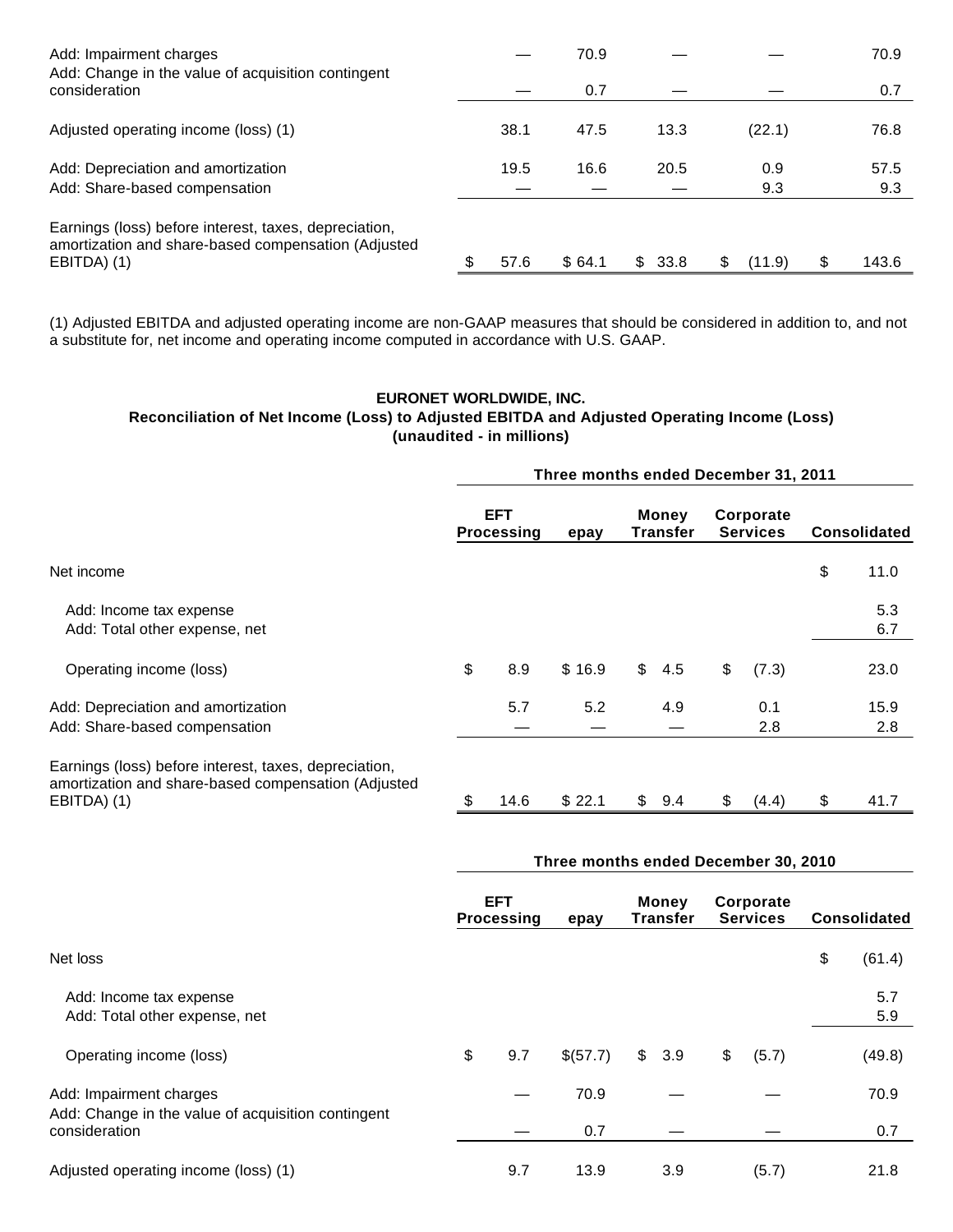| Add: Depreciation and amortization<br>Add: Share-based compensation                                                         | 5.2  | 4.5    |    | 5.3 | 0.1<br>2.6 | 15.1<br>2.6 |
|-----------------------------------------------------------------------------------------------------------------------------|------|--------|----|-----|------------|-------------|
| Earnings (loss) before interest, taxes, depreciation,<br>amortization and share-based compensation (Adjusted<br>EBITDA) (1) | 14.9 | \$18.4 | S. | 9.2 | (3.0)      | 39.5        |

(1) Adjusted EBITDA and Adjusted Operating Income (loss) are a non-GAAP measures that should be considered in addition to, and not a substitute for, net income and operating income computed in accordance with U.S. GAAP.

# **EURONET WORLDWIDE, INC. Reconciliation of Adjusted Cash Earnings per Share (unaudited - in millions, except share and per share data)**

| 2011<br>2010<br>2011<br>2010<br>(38.4)<br>36.9<br>10.9<br>(60.7)<br>3.5<br>3.5<br>36.9<br>(38.4)<br>14.4<br>(57.2)<br>1.4<br>7.4<br>2.7<br>2.2<br>17.8<br>18.6<br>4.7<br>4.8<br>10.2<br>8.6<br>2.2<br>2.6<br>Impairment of goodwill, net of minority interest<br>70.2<br>70.2<br>Non-cash 3.5% convertible debt accretion interest, net of tax<br>7.1<br>7.6<br>0.7<br>(0.1)<br>0.7<br>Gain on settlement<br>(1.0)<br>(3.1)<br>Loss on early retirement of debt<br>1.9<br>Non-cash GAAP tax expense (benefit)<br>2.6<br>0.2<br>1.1<br>(0.3)<br>77.3<br>\$<br>\$<br>25.5<br>\$<br>22.6<br>\$<br>71.3<br>$\boldsymbol{\mathsf{\$}}$<br>\$<br>$\boldsymbol{\mathsf{S}}$<br>\$<br>1.48<br>0.46<br>1.36<br>0.40<br>51,729,513<br>50,857,182<br>51,185,879<br>50,840,554<br>2,699<br>4,235,136<br>4,323,130<br>Incremental shares from assumed conversion of stock options<br>864,566<br>935,899<br>778,154<br>564,378<br>682,484<br>shares outstanding<br>596,625 |                                                            |            | <b>Year Ended</b><br>December 31, |            | <b>Three Months Ended</b><br>December 31, |  |  |
|--------------------------------------------------------------------------------------------------------------------------------------------------------------------------------------------------------------------------------------------------------------------------------------------------------------------------------------------------------------------------------------------------------------------------------------------------------------------------------------------------------------------------------------------------------------------------------------------------------------------------------------------------------------------------------------------------------------------------------------------------------------------------------------------------------------------------------------------------------------------------------------------------------------------------------------------------------------|------------------------------------------------------------|------------|-----------------------------------|------------|-------------------------------------------|--|--|
|                                                                                                                                                                                                                                                                                                                                                                                                                                                                                                                                                                                                                                                                                                                                                                                                                                                                                                                                                              |                                                            |            |                                   |            |                                           |  |  |
|                                                                                                                                                                                                                                                                                                                                                                                                                                                                                                                                                                                                                                                                                                                                                                                                                                                                                                                                                              | Net income (loss) attributable to Euronet Worldwide, Inc.  |            |                                   |            |                                           |  |  |
|                                                                                                                                                                                                                                                                                                                                                                                                                                                                                                                                                                                                                                                                                                                                                                                                                                                                                                                                                              | Convertible debt interest, net of tax (2)                  |            |                                   |            |                                           |  |  |
|                                                                                                                                                                                                                                                                                                                                                                                                                                                                                                                                                                                                                                                                                                                                                                                                                                                                                                                                                              | Income (loss) applicable for common shareholders           |            |                                   |            |                                           |  |  |
|                                                                                                                                                                                                                                                                                                                                                                                                                                                                                                                                                                                                                                                                                                                                                                                                                                                                                                                                                              | Foreign exchange loss, net of tax                          |            |                                   |            |                                           |  |  |
|                                                                                                                                                                                                                                                                                                                                                                                                                                                                                                                                                                                                                                                                                                                                                                                                                                                                                                                                                              | Intangible asset amortization, net of tax                  |            |                                   |            |                                           |  |  |
|                                                                                                                                                                                                                                                                                                                                                                                                                                                                                                                                                                                                                                                                                                                                                                                                                                                                                                                                                              | Share-based compensation, net of tax                       |            |                                   |            |                                           |  |  |
|                                                                                                                                                                                                                                                                                                                                                                                                                                                                                                                                                                                                                                                                                                                                                                                                                                                                                                                                                              |                                                            |            |                                   |            |                                           |  |  |
|                                                                                                                                                                                                                                                                                                                                                                                                                                                                                                                                                                                                                                                                                                                                                                                                                                                                                                                                                              |                                                            |            |                                   |            |                                           |  |  |
|                                                                                                                                                                                                                                                                                                                                                                                                                                                                                                                                                                                                                                                                                                                                                                                                                                                                                                                                                              | Change in value of acquisition contingent consideration    |            |                                   |            |                                           |  |  |
|                                                                                                                                                                                                                                                                                                                                                                                                                                                                                                                                                                                                                                                                                                                                                                                                                                                                                                                                                              |                                                            |            |                                   |            |                                           |  |  |
|                                                                                                                                                                                                                                                                                                                                                                                                                                                                                                                                                                                                                                                                                                                                                                                                                                                                                                                                                              |                                                            |            |                                   |            |                                           |  |  |
|                                                                                                                                                                                                                                                                                                                                                                                                                                                                                                                                                                                                                                                                                                                                                                                                                                                                                                                                                              |                                                            |            |                                   |            |                                           |  |  |
|                                                                                                                                                                                                                                                                                                                                                                                                                                                                                                                                                                                                                                                                                                                                                                                                                                                                                                                                                              | Adjusted cash earnings (1)                                 |            |                                   |            |                                           |  |  |
|                                                                                                                                                                                                                                                                                                                                                                                                                                                                                                                                                                                                                                                                                                                                                                                                                                                                                                                                                              | Adjusted cash earnings per share - diluted (1)             |            |                                   |            |                                           |  |  |
|                                                                                                                                                                                                                                                                                                                                                                                                                                                                                                                                                                                                                                                                                                                                                                                                                                                                                                                                                              | Diluted weighted average shares outstanding                |            |                                   |            |                                           |  |  |
|                                                                                                                                                                                                                                                                                                                                                                                                                                                                                                                                                                                                                                                                                                                                                                                                                                                                                                                                                              | Effect of assumed conversion of convertible debentures (2) |            |                                   |            |                                           |  |  |
|                                                                                                                                                                                                                                                                                                                                                                                                                                                                                                                                                                                                                                                                                                                                                                                                                                                                                                                                                              | and restricted stock                                       |            |                                   |            |                                           |  |  |
|                                                                                                                                                                                                                                                                                                                                                                                                                                                                                                                                                                                                                                                                                                                                                                                                                                                                                                                                                              | Effect of unrecognized share-based compensation on diluted |            |                                   |            |                                           |  |  |
|                                                                                                                                                                                                                                                                                                                                                                                                                                                                                                                                                                                                                                                                                                                                                                                                                                                                                                                                                              | Adjusted diluted weighted average shares outstanding       | 52,326,138 | 52,502,601                        | 55,985,393 | 56,782,067                                |  |  |

(1) Adjusted cash earnings and adjusted cash earnings per share are non-GAAP measures that should be considered in addition to, and not as a substitute for, net income and earnings per share computed in accordance with U.S. GAAP.

(2) As required by U.S. GAAP, the interest cost and amortization of the convertible debt issuance cost are excluded from income for the purpose of calculating diluted earnings per share for any period when the convertible debentures, if converted, would be dilutive to earnings per share. Further, the convertible shares are treated as if all were outstanding for the period. Although the assumed conversion of the convertible debentures was not dilutive to the Company's GAAP earnings for the periods presented, certain issuances were dilutive to the Company's adjusted cash earnings per share for the periods presented. Accordingly, the interest cost and amortization of the convertible debt issuance cost are excluded from income and the convertible shares are